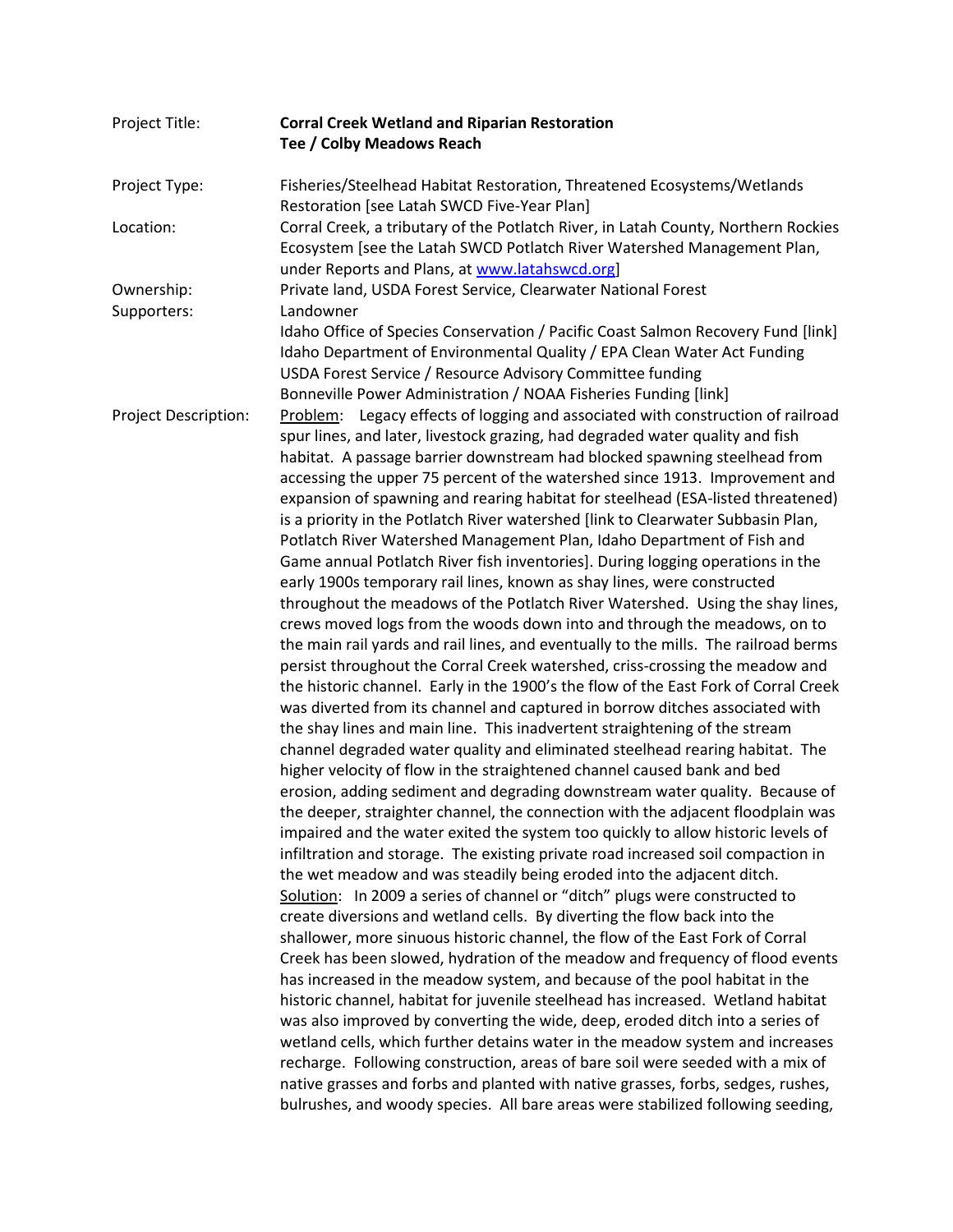using sedge mats or mulch. A new road was included in the restoration plan to remove the traffic from the meadow, reducing compaction and further improve meadow hydrology. Sedge mats were harvested during construction of the new roadbed, and stored on-site until they could be laid on the ditch plug slopes. Livestock exclusion fencing was installed in 2010 to protect the majority of the historic East Fork of Corral Creek and the newly-created wetland area. To further draw the cattle out of the meadow, the landowner selectively logged some of the adjacent timber ground to open the canopy and improve forage in the uplands. Two ponds were constructed in the uplands in 2011 to provide water and further draw and retain the cattle in the uplands. Planting has continued for several years to revegetate construction areas, restore the wetlands, and stabilize cutbanks. Photo points were established to document changes in vegetation. Groundwater and surface water elevations are also being monitored [see Latah SWCD water monitoring project description]. Status: Active. Instream construction, road construction, fence installation, and pond construction are complete. Minor repair work was done in 2011 and 2012. Minor supplemental revegetation is scheduled for 2013.



Two repair sites in Colby Meadow. Ditch plugs were installed in the eroding ditch to create wetland cells to reduce erosion, increase infiltration, and create wildlife habitat. Before on left; after on right.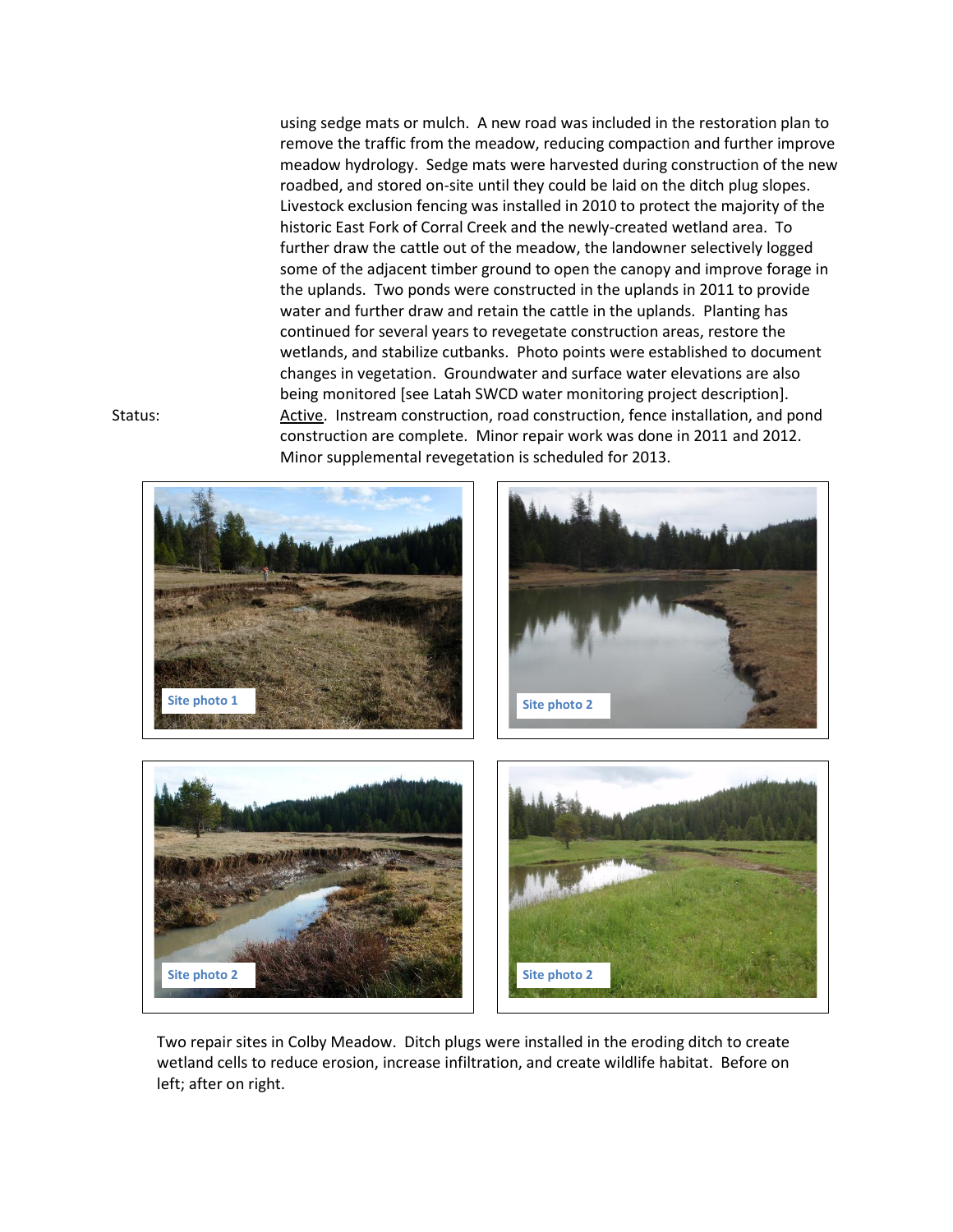

Repair site in Colby Meadow. Ditch plug 8 (foreground in site photo 3) was installed in the ditch to create wetland cells to reduce erosion, increase infiltration, and create wildlife habitat. Top two photos show prior condition; site photo 3 was taken the spring following completion of the ditch plug; site photo 4 taken the following fall, following installation of livestock exclusion fencing.



Left, newly-constructed ditch plug. On right, ditch plug the first spring following construction: sedge sodmats were laid on the face of the plug and the top was seeded and mulched.